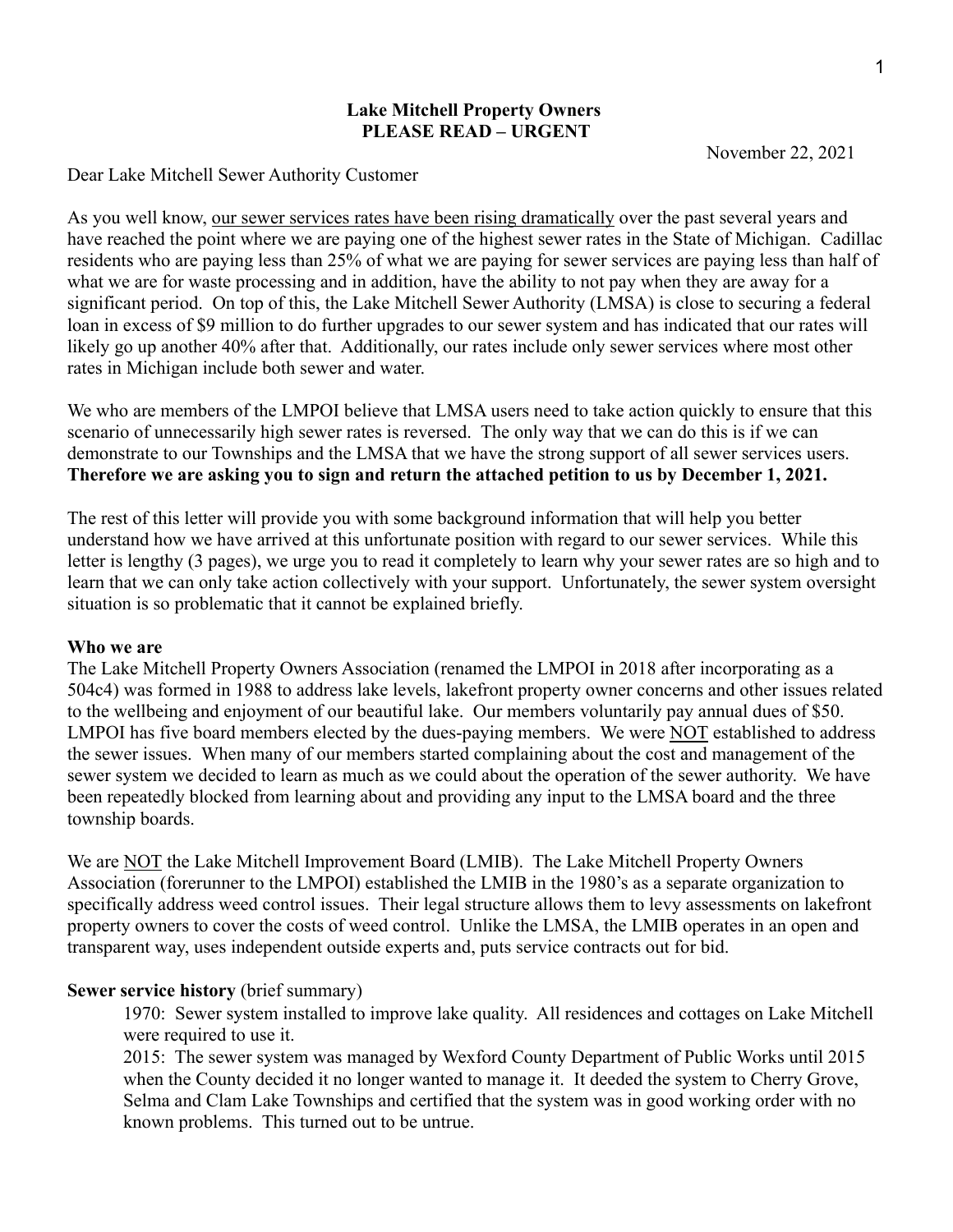2016: The Lake Mitchell Sewer Authority (LMSA) was created and signed a contract with a company named Wade Trim to manage and maintain the sewer system. The LMSA board meets once a month to approve invoices from Wade Trim.

The LMSA board is made up of 5 members. Cherry Grove and Selma Townships each appoint 2 members and Clam Lake Township appoints 1 member. The difference in number is due to the number of sewer users that each township has on the system. Cherry Grove users constitute approximately 50%, Selma Township users constitute approximately 45%, and Clam Lake has about 5% of the total users.

Currently, only one LMSA board member (and board president) is a sewer service user and that person is the same person who previously worked for the Wexford County Department of Public Works and at that time was responsible for the operation and maintenance of our sewer system. He misleadingly certified that the sewer system was properly maintained and in good working order (it certainly was not) when it was transferred to the townships in 2015.

The administrative head of the LMSA is also the same person who had similar administrative responsibility for sewer system management when she worked at the Wexford County Department of Public Works. The LMSA board and leadership positions are currently held by the same people who mismanaged the sewer system when it was under County control.

The other four LMSA board members are township supervisors and township board members, none of whom are sewer system users. When they serve on the LMSA board they legally have a fiduciary responsibility to serve the LMSA sewer users but they routinely act and vote in the best interests of township management and township citizens who do not receive sewer services from the LMSA. They vote to raise the sewer fees that we pay without ever having to pay them themselves.

2020: LMPOI members asked to be put on a LMSA board meeting agenda and provided the board with a list of questions to be answered. The answers were less than satisfactory and since then the LMSA requires that all information be obtained through a Freedom of Information Act (FOIA) requests. LMSA has made this process very difficult and is deliberately trying to keep its activities and decisions out of sight of sewer users as well as charging us for information we should be able to have.

2021: The three townships have become as difficult to get information from as the LMSA has been. They clearly do not want to or intend to meet with us, share information or appoint sewer users to the LMSA board.

The LMSA currently has approximately 840 users, most of whom are residential users.

# **Our concerns**

While written information and documents have been very difficult to obtain directly, LMPOI members have been attending LMSA board meetings (when they are announced) and township meetings to learn what we could. We have also talked with other people informally who have had contact with the LMSA and have helped us piece together what we do know. Here is a list of our concerns that we have based on all the information that we have been able to collect over the past two years. While our list is as accurate as we can make it, our lack of access to documented written information with the use of FOIA requests inhibits our ability to conclusively prove everything noted below.

1. LMSA user fees are one of the highest in Michigan and further substantial rate increases are planned for the future. One estimate shows our sewer rates increasing to approximately \$120/month following receipt of the federal loan (next item). There have already been five rate increases since the LMSA board took over in 2016 with no improvement to the system. As far as we can tell these are mostly management and application for the loan costs.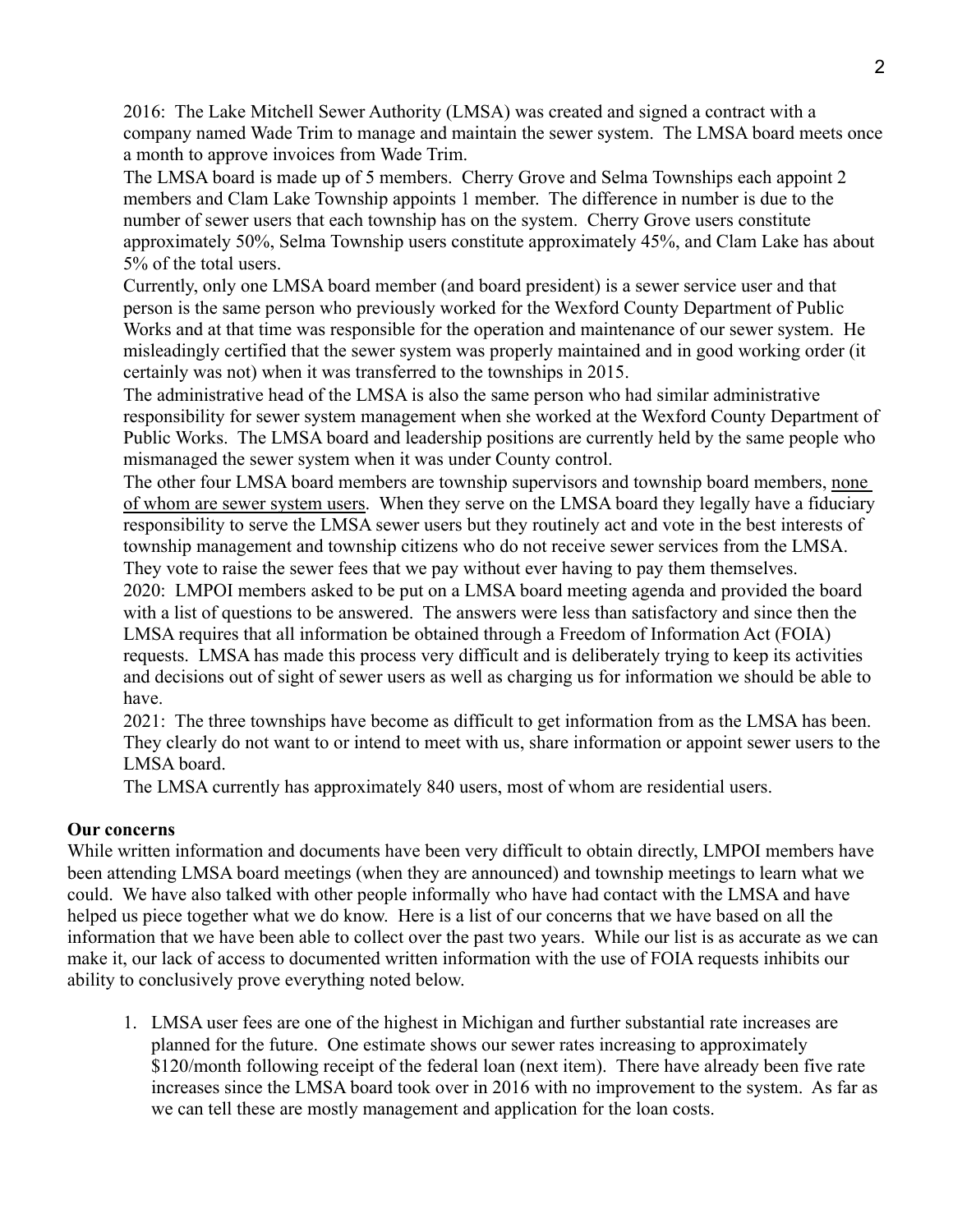- 2. The LMSA board is in the final stage of securing a \$9 million federal loan to repair the system which could be at least three times greater than what other experts tell us should be needed. We users will bear the costs of repaying this loan on top of regular sewer operating and system maintenance expenses.
- 3. LMSA does not competitively bid on service contracts. Wade Trim is probably overcharging us and the township-appointed LMSA board members are acting as rubber stamps on all (or nearly all) Wade Trim recommendations. Wade Trim actually has a financial disincentive to control costs.
- 4. The LMSA board lacks any meaningful service user representation.
- 5. The LMSA and the three townships are actively blocking the appointment to the LMSA board of any users who are paying regular monthly fees.
- 6. LMSA board members (excepting the person who was responsible for the system when it was poorly maintained by Wexford County) have no prior experience, education or training in wastewater system management. Yet there are sewer users who have such experience who are not able to be appointed to the LMSA board. There are also many sewer users with sound business experience who would do a much better job of LMSA governance and oversight.
- 7. The same attorney represents both the townships and the LMSA board in what is clearly a legal and ethical conflict of interest. That attorney does not represent the interests of the sewer users, despite the fact that we pay his fees as part of our monthly sewer bills.
- 8. Decisions affecting sewer service operations and costs are believed to be made in meetings held in violation of Michigan's Open Meetings act.
- 9. The LMSA board is not accountable to sewer services users. The LMSA has a financial and legal fiduciary responsibility to sewer system users that is being ignored.
- 10. The LMSA board is not transparent in its decisions and actions.
- 11. There are serious actual and potential conflicts of interest between LMSA board members, township board members and LMSA subcontractors.
- 12. LMSA officials are repeatedly in violation of the Michigan Freedom of Information Act (FOIA) and are making the process of obtaining information as difficult and costly as possible.
- 13. County and Township boards are not doing proper oversight of the LMSA.
- 14. There is an absence of an outside independent engineering study to justify or corroborate the need for the \$9 million federal loan.
- 15. LMSA users pay double the rate of Cadillac users for access to the wastewater treatment system.
- 16. The LMSA board has failed to investigate whether or not it would be less expensive to operate our sewer system with our own employees rather than Wade Trim. One estimate indicates that we could cut operating costs by at least 20% by operating it with our own employees.

# **It is time for us to act**

Please read, sign and return the attached petition by Wednesday, December 1, 2021. If you have any questions you can email us at LakeMitchellPropertyOwners@gmail.com. You can also call one of us below located in your particular township. Our plan is to present our petition to the three township boards to demonstrate that there is strong support to appoint three LMSA service users to the LMSA board.

You and all the rest of us sewer services users will pay the price each month (higher sewer fees) for our failure to achieve real accountability and transparency from the LMSA board and the three township boards at this time. If we do not receive a sufficient number of responses to this petition, we will simply discontinue our hard work on your behalf.